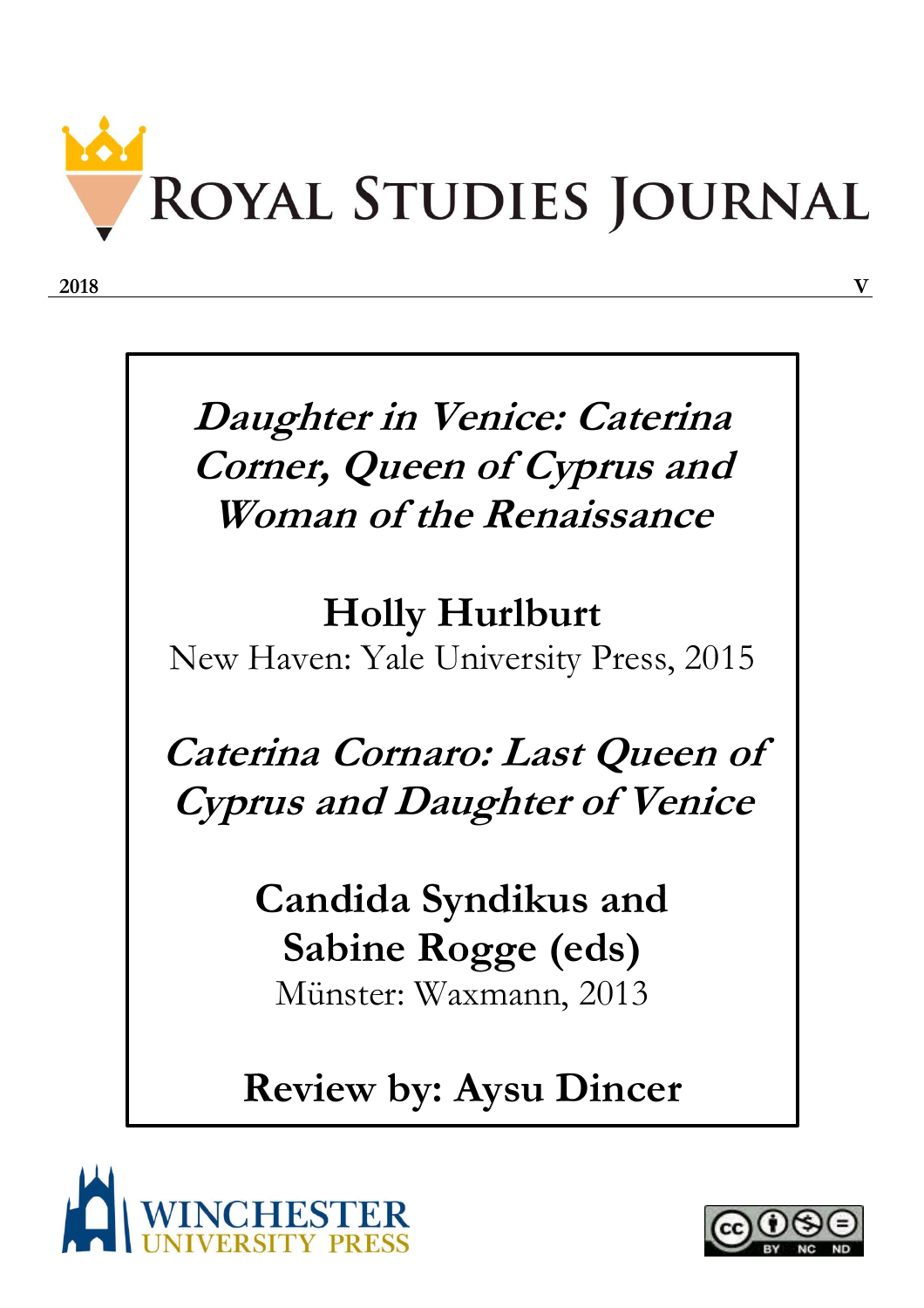*Daughter of Venice: Caterina Corner, Queen of Cyprus and Woman of the Renaissance*. By Holly Hurlburt. New Haven: Yale University Press, 2015. ISBN 978-0- 300-20972-3. xii + 360pp. \$85.00.

Caterina Cornaro: Last Queen of Cyprus and Daughter of Venice. Edited by Candida Syndikus and Sabine Rogge. Münster: Waxmann Verlag, 2013. ISBN 978-3- 8309-2907-9. 480 pp. €49.90..

n recent years, there has been a revived interest in both Caterina Cornaro's career, and the long-lasting legacy she has left as the last queen of Cyprus, the 'daughter of Venice,' and the Lady of Asolo. Early biographies have tended to romanticise the dramatic aspects of her career; the events of Caterina's life, however, were indeed striking. She was married to the last Lusignan King, James II by proxy and given the title 'daughter of Venice'; she was widowed young and took over the throne of Cyprus under the Venetian protectorate; she witnessed the horrific murder of her uncle; she lost her infant son; she was forced to abdicate after having ruled Cyprus for nearly sixteen years; and on her return to her homeland, she was offered residence in Asolo, where she established a famous court.  $\overline{\mathbf{J}}$ 

Both books serve to reveal the complexity of the roles Caterina played as 'daughter' (both pretended and real), queen, and courtly lady. *Caterina Cornaro: Last Queen of Cyprus and Daughter of Venice* is an edited collection of papers presented at a conference held in September 2010 to commemorate the five-hundredth anniversary of Caterina Cornaro's death. Seventeen contributors offer chapters in Italian, French, and English, presenting viewpoints from a broad range of disciplines, including literature, musicology, art history, archaeology, architecture, and numismatics. This multi-disciplinary approach works well: some of the chapters look at the roles Caterina played in the political and cultural history of Venice and Cyprus, while others explore her legacy and focus on the interpretations of her image under various influences, ranging from Venetian state propaganda to Romanticism. Not all the chapters focus on Caterina directly, but instead explore topics related to the broader context of her career in Venice and Cyprus.

The editors have divided the collection into four main parts (this decision is explained in the introduction, but not signposted in the contents page). The first section reviews the construction of Caterina's public image within the Venetian literary and artistic context. Chapters by Monica Molteni and Candida Syndikus explore the ways that Caterina's image became conspicuous in the sixteenth-century through the efforts of her family and the Venetian state, and the reasons behind its appeal to nineteenth and twentieth century audiences, respectively. Chapters by Martin Gaier and Ursula Schädler-Saub trace her image in sculpture and architecture. Gaier views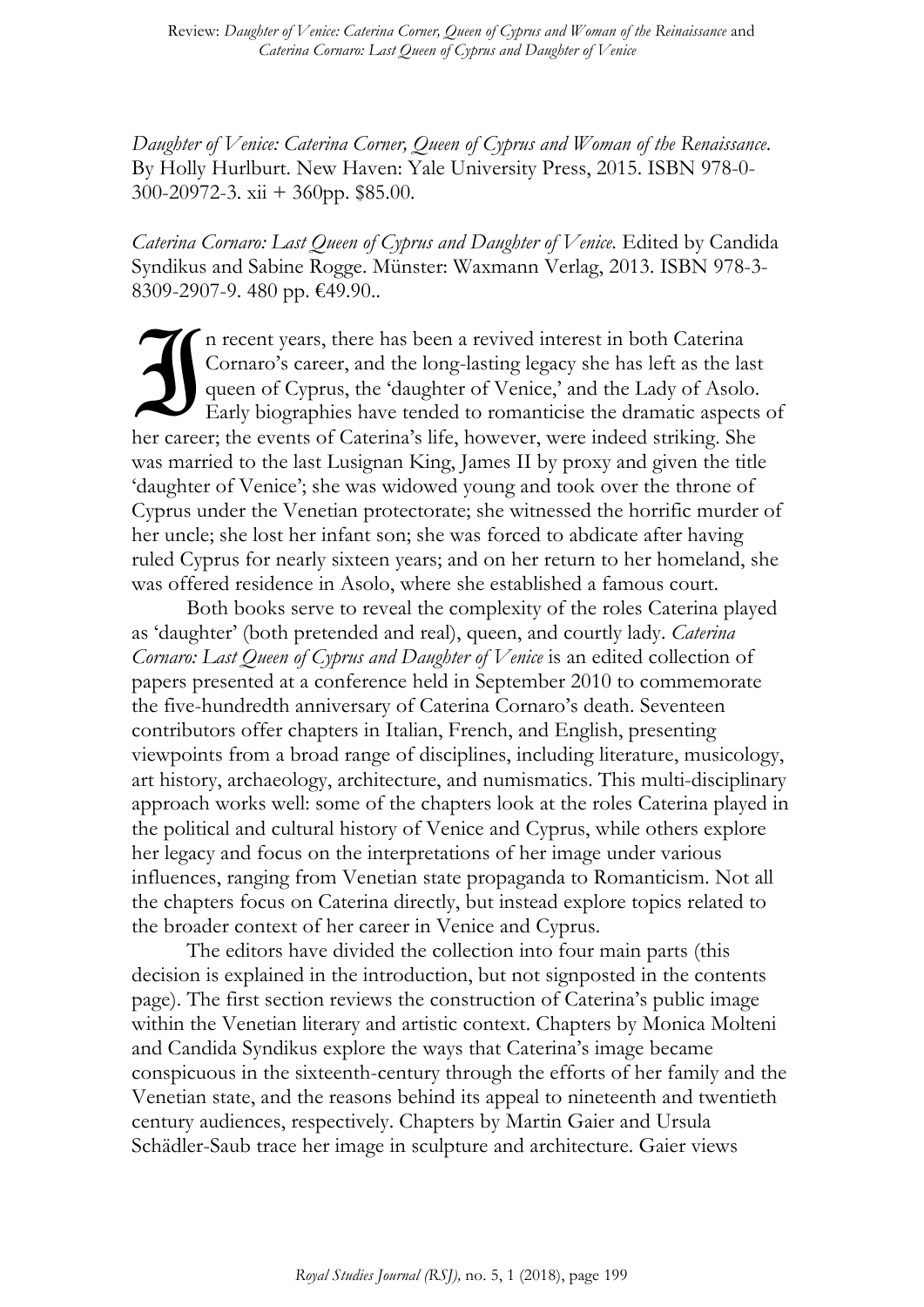Caterina's funerary monument as a reflection of the rising status of the Corner family, and Schädler-Saub looks at the construction and preservation of Caterina's hunting lodge, the *Barco della Regina*, in Altivole.

The chapters in the second section examine Caterina's influential place in contemporary literature. Lina Bolzoni and Rotraud von Kulesa both concentrate on Pietro Bembo's treatise *Gli Asolani*, while Tobias Leuker's work looks at the poetry of Giovanni d'Arezzo that was dedicated to Caterina. Daria Perocco adopts a broader view and examines evidence from travellers/pilgrims, contemporary historians (such as Bembo and Colbertaldo), and poetry.

The chapters in the third section are related to Cyprus. Catherine Otten-Froux looks at Venetian activities during the Genoese occupation of Famagusta (1373-1464), with an emphasis on the role of the Venetian consul as an intermediary. Benjamin Arbel covers the early years of the Venetian protectorate, highlighting the Republic's attempts to establish control over Cypriot finances and the production of salt and grain. Gilles Grivaud reviews Caterina's reign within the context of Cypriot queenship, comparing the construction of her image in Cypriot narrative and visual sources with those of former queens. Chryssa Maltezou's chapter follows Caterina back to Venice, with an interesting emphasis on her entourage and the diverging life stories of two of the 'maidens' in her company, Maria Chalipa and Fiammetta Buchari.

The fourth section includes chapters on art history, architecture, numismatics, and musicology. Tasos Papacostas's article focuses on the structure of the Katholikon of St Neophytus, and Lorenzo Calvelli's article traces the history of the porphyry sarcophagus of Caterina's husband, James II, in the Cathedral of St Nicholas. David Michael Metcalf's study sheds light on the practice of countermarking coins during the Venetian period, which resulted in the need to revalid most of the Lusignan currency. Chapters by Arnold Jacobshagen and Angel Nicolaou-Konnari take the analysis of Caterina's image into the nineteenth century and present a wealth of interesting detail on operatic representations of Caterina, exploring the reasons behind the audiences' enduring fascination with her life and career. There is good use of visual material throughout the book, and coloured plates are included at the end of the volume. Researchers may find separate chapters or sections useful depending on their area of specialisation. As this is such a richly varied collection, a more detailed introduction would have helped to strengthen the overall rationale and hold the articles together, and an index would have been very useful in navigating the inter-related arguments.

Hurlburt's study achieves its stated aim, which is to offer a holistic assessment of Caterina's life, very well. Hurlburt examines the political background to Caterina's marriage to James II of Lusignan (initially by proxy)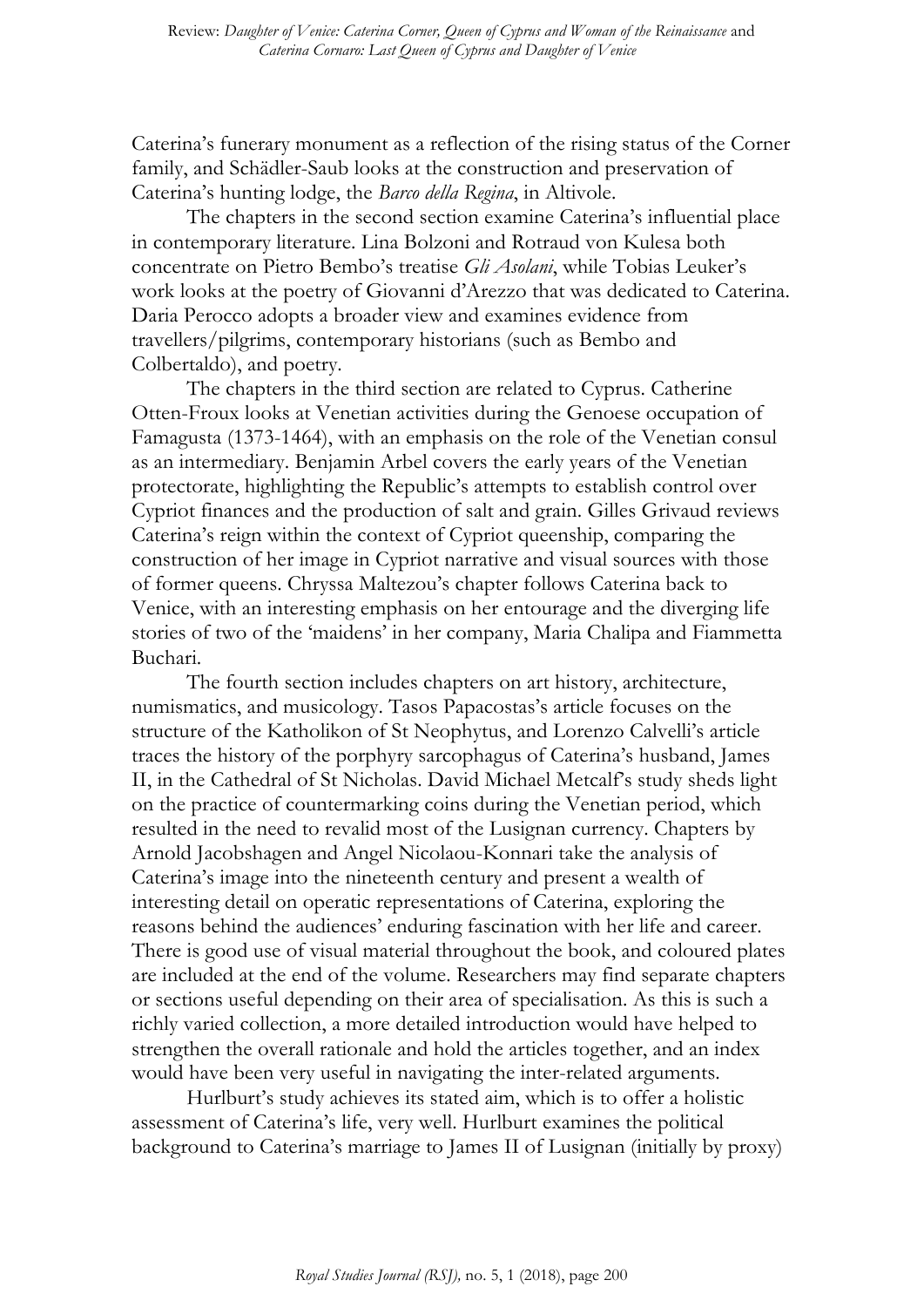within the context of the Republic's and the Corner family's interests in the eastern Mediterranean, tracing the development of the title 'daughter of the Republic.' After the death of James, Venice played a contentious role in the government of Cyprus, treading "a fine line between protecting Caterina's kingdom and directly annexing it" (72). To counter these pressures, Caterina created networks inside and outside Cyprus. She not only retained her husband's loyal advisors, but also offered patronage to others; at the same time, she elevated members of her own extended family to positions of authority in order to cement her rule. Through an analysis of her letters, Hurlburt demonstrates that Caterina tried to ascertain and defend the boundaries of her authority: she sought the royal respect and status she believed she deserved, and where she could, tried to operate independently. To this end, she employed various strategies, which included rewarding loyalty and punishing conspirators (77); addressing letters and complaints to Doge Pietro Mocenigo (86); arranging marriages (94); offering protection to her dead husband's illegitimate children, and even to one of his mistresses (94); and exchanging gifts with the Sultan of Egypt, who recognised her authority (95). Perhaps the most crucial exercise of power was Caterina's granting of titles and fiefs to noblemen on the island (79).

Despite having successfully deflected various challenges to her rule which included the not-insignificant claims of her half-sister-in-law Charlotte of Savoy to the crown of Cyprus, various plots by Naples, threats from enemies such as the Mamluks and the Ottomans, and civil unrest from within the island—Caterina was forced to abdicate, and returned to Venice in 1489. Hurlburt shows that Caterina's abdication did not sever her links to her former subjects: on the contrary, she successfully championed their interests in Venice and Cyprus for many years. Interestingly, the Venetian state responded to her petitions and granted her wishes, which ranged from land grants to members of elite Cypriot families, to grants of freedom to Cypriot serfs. These petitions provide a very intriguing insight into the new strategies Caterina adopted to remain politically active and relevant: Cypriots sought her help because they saw her as a source of influence with the Venetian state, and she clearly wanted to foster this perception.

Once in Asolo, Caterina swiftly became the champion of the Asolani too: in 1505-1507, she asked the Council of Ten to import grain from Cyprus in order to feed the local population (134). Caterina upheld a courtly existence in the town and governed through an efficient delegation of power to her loyal supporters. At this point in her life, a shift can be observed in her 'queenly' image. Hurlburt argues that in many of the literary works by Pietro Bembo and Giovanni d'Arezzo, the scenes featuring Caterina's courtly life in Asolo emphasise the virtues of chastity, loyalty, and duty, perhaps also reflecting the ways Venice and the Venetian audiences preferred to see her.